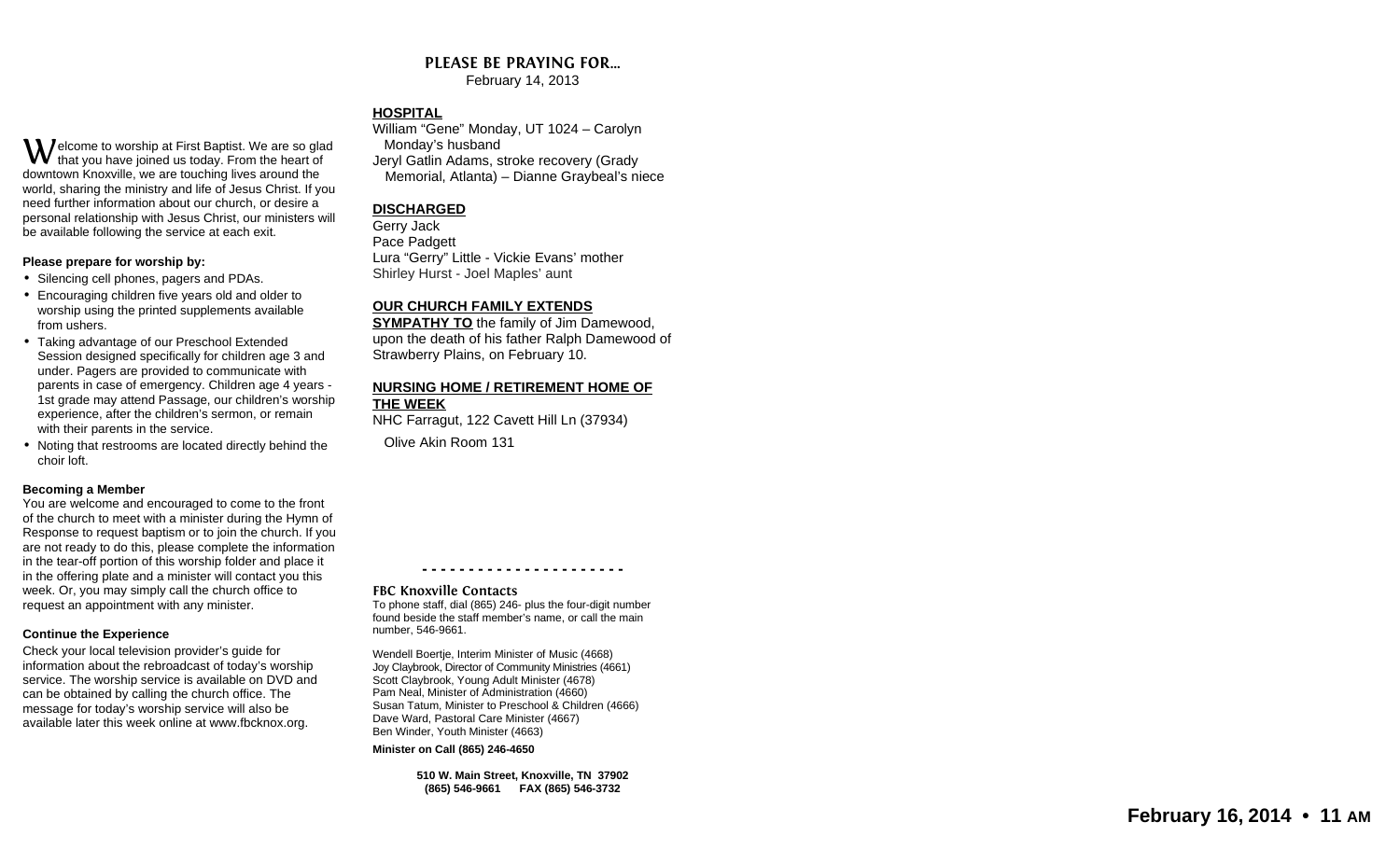# **The Worship of God**

**February 16, 2014 • 11 AM**

Seek the Lord while he may be found; call on him while he is near. ~Isaiah 55:6

Organ Prelude **Brian Daniel Brian Daniel Brian Daniel Brian Daniel Brian Daniel Brian Daniel Brian Daniel Brian Daniel Brian Daniel Brian Daniel Brian Daniel Brian Daniel Brian Daniel Brian Daniel Brian Daniel Brian Daniel** 

Prelude, Chaconne, and Litany from Organ Suite in G by Charles E. Callahan, Jr. (1951-)

Charles Callahan, leading American organist/composer, performed the dedicatory recital on the Sanctuary organ upon completion of the organ restoration in 2009

**Choral Call to Worship Sanctuary Choir** Sanctuary Choir

Lord, Tune Our Hearts by Joseph Martin

\*Responsive Prayer of Adoration

Wendell Boertje

O God, You summon the day to dawn, You teach the morning to waken the earth.

**For You, the valleys shall sing for joy, the trees of the field shall clap their hands.** 

 For You, the kings of the earth shall bow, the poor and the persecuted shall shout for joy.

**Your love and mercy shall last forever, fresh as the morning, sure as the sunrise.** Great is Your name.

**Great is Your love. Amen.**

\*Hymn 52

O Worship the King LYONS

Words of Welcome and Greetings **Ben Winder** Ben Winder

Children's Message **Susan Tatum** Susan Tatum

(Four year-olds, Kindergarteners, and First Graders who are attending Children's Worship: PASSAGE will be escorted at this time to the Kids Connection hallway.)

\*Hymn 566

O God, Our Help in Ages Past (Psalm 190) ST. ANNE

## **SANCTUARY FLOWERS**

The flowers are in loving memory of **Archie J. King and Claude Ownby** and in honor of **Lorene King and Maxine Ownby.**  They are given by Steve and Terri King, Andrew and Alexis King, and Adam King.

> **MENU February 19, 2014**

Love & Laughter Valentine Dinner

**Kids' Hut Café** Love & Laughter Valentine Dinner

- - - - - - - - - - - - - - - - - - - - - -

**ATTENDANCE & GIVING** February 9, 2014

Sunday School 333 First Community 77

Deaf Worship 34 PASSAGE 12

Weekly Giving \$23,237.20 MTD Giving \$62,711.59 Monthly Need \$159,004.67 YTD Giving \$156,707.30 YTD Need \$220,160.28

A detailed financial report is available in the library.

- - - - - - - - - - - - - - - - - - - - - -



# **February 16, 2014**

**Please mark** o Guest o New Address all that apply: o Attender o Church Member o Undergraduate Student o Graduate Student

Name(s)

| Address                                                                                                                                                                                                                        |              |     |            |  |
|--------------------------------------------------------------------------------------------------------------------------------------------------------------------------------------------------------------------------------|--------------|-----|------------|--|
| City                                                                                                                                                                                                                           | <b>State</b> | Zip |            |  |
|                                                                                                                                                                                                                                |              |     |            |  |
| Phone 1                                                                                                                                                                                                                        | Phone 2      |     |            |  |
| <b>Email Address</b>                                                                                                                                                                                                           |              |     |            |  |
| <b>Marital Status</b>                                                                                                                                                                                                          |              |     |            |  |
| Children living at home:                                                                                                                                                                                                       |              |     |            |  |
| Name(s)                                                                                                                                                                                                                        |              |     | <b>DOB</b> |  |
| Name(s)                                                                                                                                                                                                                        |              |     | <b>DOB</b> |  |
| How did you hear about FBC?                                                                                                                                                                                                    |              |     |            |  |
| o Guest of: will be a series of the series of the series of the series of the series of the series of the series of the series of the series of the series of the series of the series of the series of the series of the seri |              |     |            |  |
| o I am interested in becoming a Christian.                                                                                                                                                                                     |              |     |            |  |

o I have accepted Jesus as my personal Savior and

want to be baptized.

o I am interested in making a commitment to FBC.

o I would like more information about FBC.

o I want more information about Kids Hope USA mentoring at South Knox Elementary.

> **Comments, Requests, or Prayer Needs** o For Prayer Ministry o Confidential

# **fbcknox.org 7**

11:00 Worship

Worship Total

310

433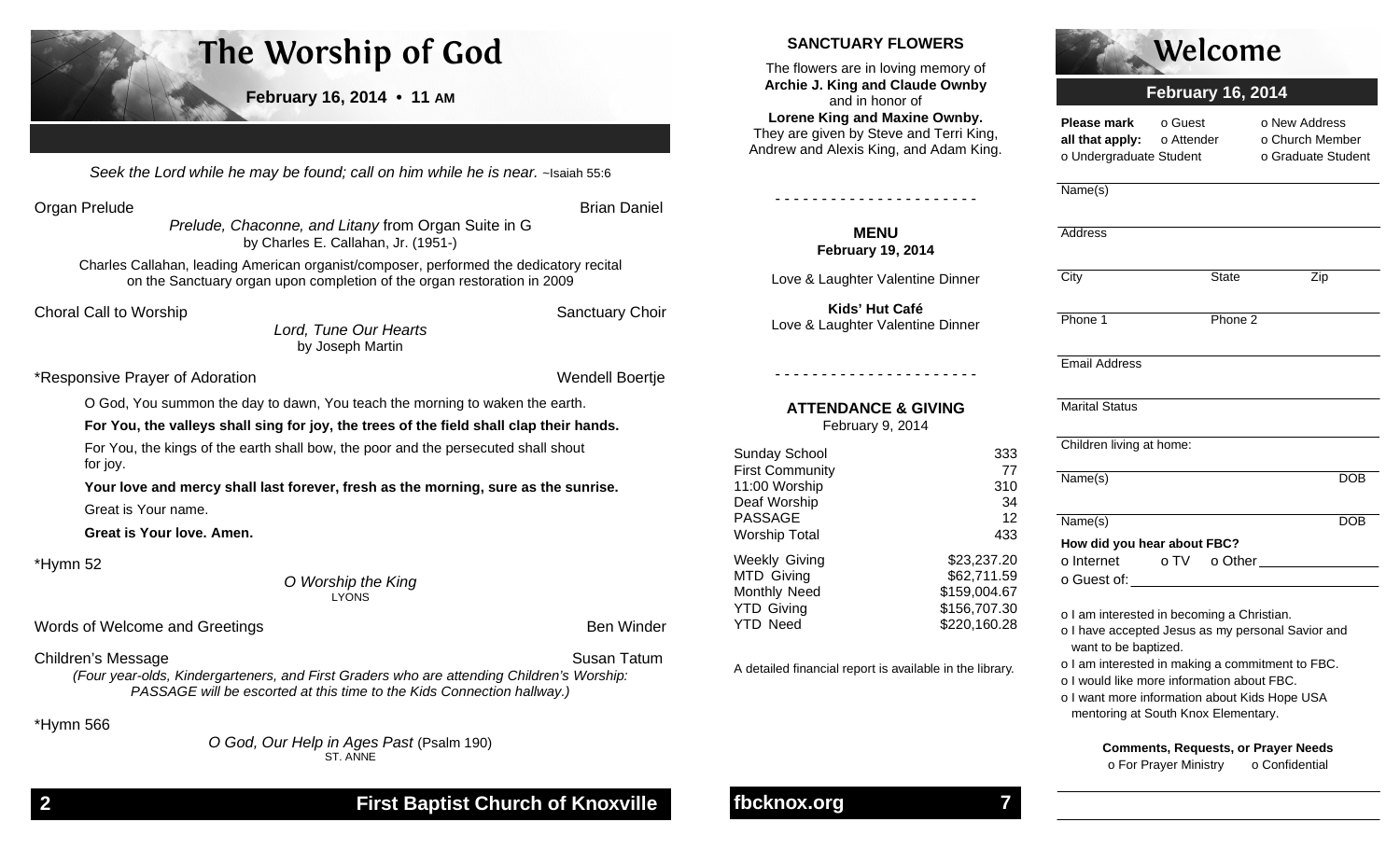# **Life of the Church continued...**

| In Service This Week |  |  |
|----------------------|--|--|
|----------------------|--|--|

**First Community Hospitality** Dianne and Don Rairdon

**First Community Greeters** Nancy Roberts, Betty Chandler

**Welcome Center Greeters** Barbara Frei, Dent Young

**Preschool Extended Care**  Abby Hale, Julia Ann Sink, Nancy Evans **Monitor:** David Sink

#### **TV Ministry Team**

 Steve Bowman, Cliff Shirley, Betty Vawter, Vince Vawter, Andy Tatum, John Shope, Seva Ball

> **Hospital Ministry Team** Emily Plemmons

**New Member Ministry** Mark Palmer, Reggie Keaton

> **Outreach Deacon** Bill Higdon

**TeleCare Ministry** 

## Gerry Jack

#### **Mug Ministry**

 MapQuest Pam Shirley Deep West David & Martha Rudder West Amy & Chris Medeiros South Gary & Terry Lethco North John & Lanita Rorrer Downtown Wheeler & Betty Rosenbalm

|              | Sunday, February 16                                              |
|--------------|------------------------------------------------------------------|
| 8:45 AM      | First Community Worship, Sanctuary                               |
| 8:45 AM      | Library open                                                     |
| 9:45 AM      | Sunday School for All Ages                                       |
| <b>11 AM</b> | Worship (broadcast on FOX-43),                                   |
|              | Sanctuary                                                        |
| <b>11 AM</b> | Deaf Worship, Chapel                                             |
| 5:30 PM      | Chapel Choir Rehearsal, Choir Suite                              |
| 6:30 PM      | High School Bible Study, Youth Suite                             |
|              | Monday, February 17                                              |
| $1:15$ PM    | Yoga, Room 202                                                   |
|              | <b>Wednesday, February 19</b>                                    |
| 11:50 AM     | Bridge Lunch & Bible Study, Trentham<br>Hall                     |
| 4:30 PM      | Library open                                                     |
| 5 PM         | Supper Line opens for Love & Laughter<br>Valentine's Celebration |
| 5:40 PM      | Preschool & Children's Choirs                                    |
| 6 PM         | Middle School Mid-Week, Youth Suite                              |
| 6 PM         | Love & Laughter Valentine's Program                              |
| 6:30 PM      | <b>Missions Groups</b>                                           |
| 7 PM         | Sanctuary Choir Rehearsal, Choir Suite                           |
|              | Thursday, February 20                                            |
| 10:30 AM     | Golden Notes Choir Rehearsal, Rm 302                             |
| 11:30 AM     | Lunch, Trentham Hall                                             |
| 5:15 PM      | Deacons' Dinner, Trentham Hall                                   |
| 6 PM         | Deacons' Meeting, Blue Room                                      |
|              |                                                                  |
|              | <b>Saturday, February 22</b>                                     |
| <b>10 AM</b> | Deaf Worship broadcast, Community TV                             |

**This Week at FBC**

**Choral Anthem Sanctuary Choir** Sanctuary Choir

Be Thou My Vision

|             | arr. Alice Parker                                                               |                     |
|-------------|---------------------------------------------------------------------------------|---------------------|
|             | Introduction of Our Guest Preacher                                              | Scott Claybrook     |
| y           | Personal Words and Scripture from Isaiah 55                                     | Dr. Ken Roxburgh    |
|             | *Hymn 565<br>God of Past, Who by Your Spirit<br><b>HYFRYDOL</b>                 |                     |
| ë           | *Offertory Prayer                                                               | Dave Ward           |
| эm          | <b>Offertory Solo</b><br>God and God Alone<br>by McHugh/Fettke                  | Patti Foster        |
| hter        | with The Perfect Wisdom of Our God<br>by Keith Getty                            |                     |
| ite<br>m    | The Sermon<br>"Facing the Future"<br>Isaiah 55                                  | Dr. Roxburgh        |
| uite<br>302 | *Hymn of Response 471<br>Come, Ye Sinners, Poor and Needy<br><b>RESTORATION</b> |                     |
|             | Opportunities at FBC                                                            | Pam Neal            |
|             | <b>Sharing of Public Decisions</b>                                              |                     |
| y TV<br>V   | *Spoken Benediction                                                             | Dave Ward           |
|             | *Choral Benediction<br>Go with Us, Lord<br>TALLIS' CANON                        | Sanctuary Choir     |
|             | Organ Postlude<br>The Rejoicing from Organ Suite in G                           | <b>Brian Daniel</b> |

by Charles E. Callahan

\* Congregation is asked to stand